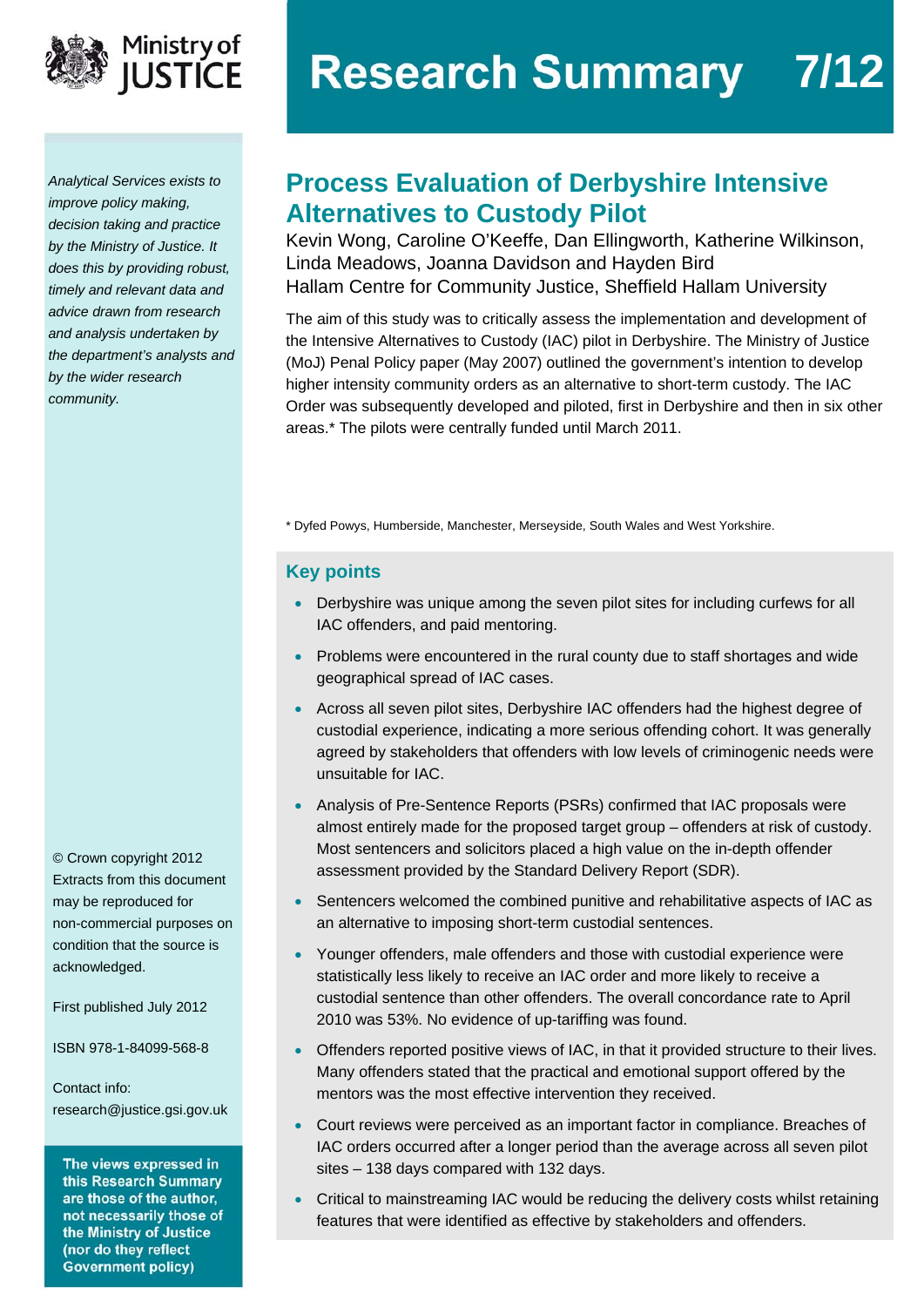#### **Context**

The Derbyshire Intensive Alternatives to Custody pilot ran from 2008 to 2011 to test the use of intensive community orders to divert offenders from short-term custodial sentences. The pilot was delivered through dedicated Offender Managers (OMs) in Derby City, and through OMs with wider caseloads in rural Derbyshire county.

IAC orders targeted offenders at risk of short-term custody and represented a repackaging of existing and new requirements, which aimed to both punish and rehabilitate. The Derbyshire IAC model consisted of five mandatory requirements:

- **e** electronic curfew;
- twice-weekly probation supervision;
- intensive unpaid work;
- weekly mentoring contact; and
- monthly court reviews (for the first three months).

In addition, other requirements such as Thinking Skills programmes were sometimes included along with prohibited activity and exclusions requirements.<sup>[1](#page-1-0)</sup> Derbyshire was unique among the pilots for including curfews for all IAC offenders and paid mentoring. The order was characterised by three stages, defined by levels of contact and intensity which reduced over the (normally) 12 months order.

The process evaluation of the Derbyshire IAC pilot was commissioned by the MoJ in December [2](#page-1-1)008.<sup>2</sup> The key aims were to critically assess:

resourcing and staffing;

<span id="page-1-2"></span> $\overline{a}$ 

- the process of identifying suitable IAC offenders;
- the role of pre-sentence reports;
- views of sentencers on the viability of IAC as an alternative to short-term custody;
- the management and supervision of IAC offenders, including mentors, interventions and activities; and,

• factors influencing compliance with an IAC order; and the role of inter-agency working in the delivery of the IAC order.

#### **Approach**

The fieldwork was primarily qualitative, including:

- 65 stakeholder interviews: 18 with sentencers, 4 with defence solicitors, 5 with court based probation staff; 20 with project board members and partner agencies, and 18 with offender managers;
- 55 interviews with offenders: 34 offenders with ongoing IAC orders, 15 offenders who had completed IAC orders, and 6 interviews with offenders who had IAC orders revoked and had been re-sentenced due to breaches;
- 2 focus groups with PSR writers (12 participants in total) and a mentors focus group (6 participants in total);
- 43 observations of court sentencing, reviews and breaches; 37 observations of contact sessions between offenders and OMs, and offenders and mentors; 2 observations of trio case management meetings,<sup>[3](#page-1-2)</sup> an observation of a mentor team meeting;
- quality analysis of 97 PSRs. $<sup>4</sup>$  $<sup>4</sup>$  $<sup>4</sup>$ </sup>

Interview data were transcribed, coded and analysed by theme using appropriate software. Other qualitative data were analysed against the same themes. Small, purposive samples may have captured limited experiences. The data therefore may not be generalisable to the wider population and may only be indicative of those involved.

The evaluation also analysed available quantitative Police National Computer (PNC) and management data held by MoJ and Derbyshire Probation Trust. Details of offenders who received IAC orders were compared with all offenders who received a short-term custodial sentence during the IAC pilot. The analysis of the quantitative data was impacted by a number of limitations, particularly pertaining to recorded interventions. In particular, activities with

<span id="page-1-0"></span><sup>1</sup> For example being excluded from the city centre, a specified address or shop.

<span id="page-1-3"></span><span id="page-1-1"></span>Two process evaluations, one of five sites and one of Manchester were commissioned and published by the MoJ. As the Derbyshire pilot started earlier than the others, it was evaluated separately.

 3 These were case management meetings held between the offender manager, mentor and probation service officer assigned to the each offender.

Each PSR report was assessed for: clarity regarding risk of custody, the reporting of risk of harm and risk of re-offending, details of offence-related needs, and analysed for the coherence of the proposal to court.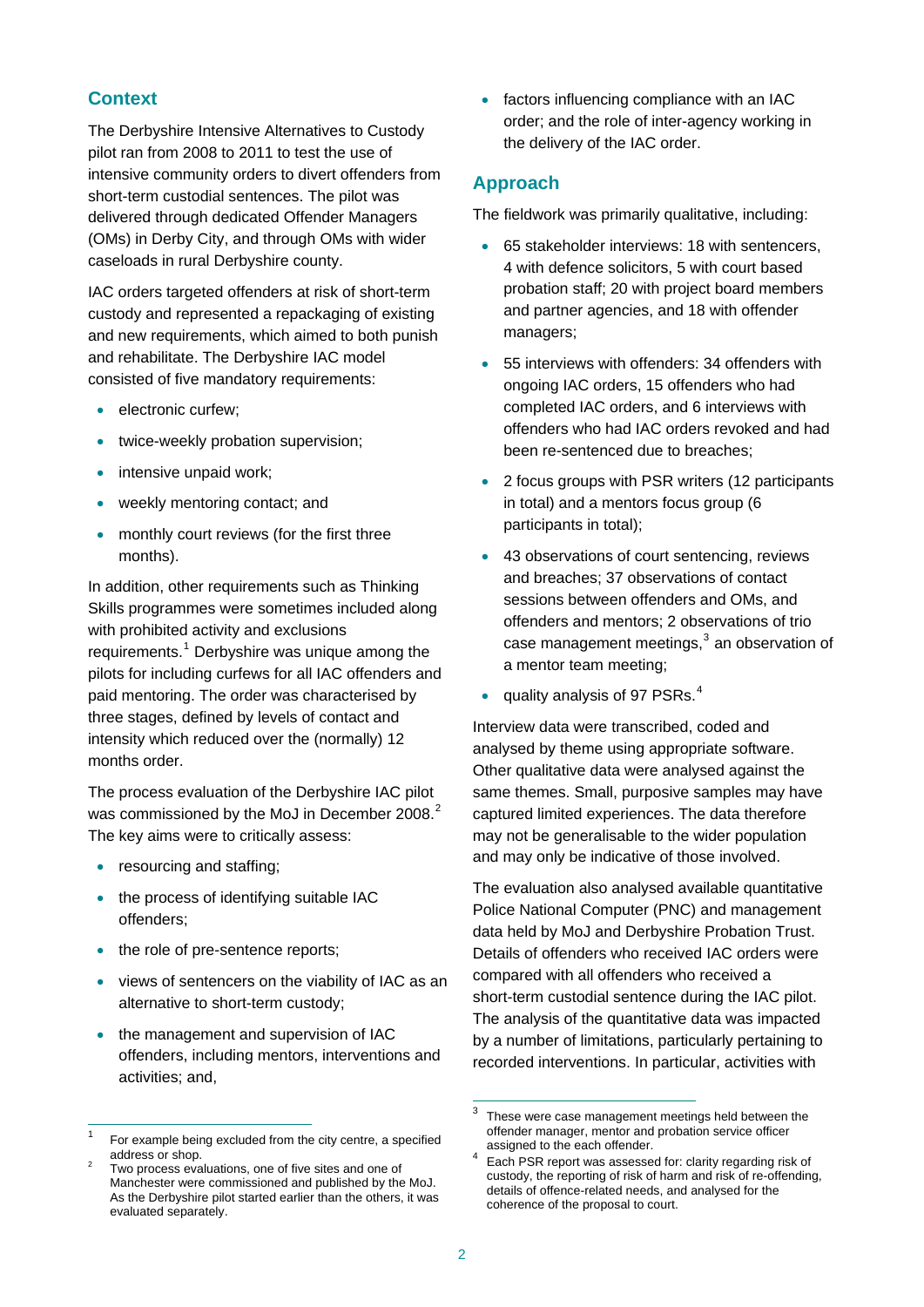IAC offenders were recorded as a snapshot of the past month, rather than as a record of all activity undertaken in the order, (for example, 45.6% of offenders appeared to be carrying out no activities at all) and data relating to the time spent delivering activities appeared incomplete.

#### **Results**

#### **Resourcing and staffing**

The pilot was delivered through two models; dedicated OMs in Derby City and OMs managing IAC offenders as part of general caseloads in rural Derbyshire County. Problems were encountered in the county due to staff shortages and a wide geographical spread of IAC cases. While the pilot was initially adequately resourced, stakeholders reported that resources were stretched as the pilot developed and this was managed by phasing out delivery in the county.

#### **Identifying suitable offenders for IAC**

Analysis of PNC data indicates that the Derbyshire IAC offenders had the highest degree of custodial experience across the pilots, $5$  indicating a more serious offending cohort. Some sentencers, OMs and court staff questioned the targeting of prolific and priority offenders (PPO) and Drug Rehabilitation Requirement (DRR) cases, indicating this ran the risk of IAC being used as an enhanced version of another order. It was generally agreed by stakeholders that offenders with low levels of criminogenic needs were unsuitable for IAC. There was consensus among stakeholders that women may be particularly suitable for IAC due to their perceived need for a high level of support and childcare duties. However, this was partly contradicted by other stakeholders who raised concerns around proposing IACs for offenders with domestic situations that made a curfew problematic (e.g. women), those unlikely to comply with unpaid work due to substance misuse and other problems, and those in rural areas (due to transport difficulties).

#### <span id="page-2-1"></span>**Pre-sentence reports**

<span id="page-2-3"></span><span id="page-2-2"></span>The PSR analysis confirmed that IAC proposals were almost entirely made for offenders at risk of custody – the target group. Stakeholders differed in their views around using Fast Delivery Reports

<span id="page-2-4"></span> $\overline{a}$ 

(FDRs) for proposing IAC orders.<sup>[6](#page-2-1)</sup> Some PSR writers suggested that the use of FDRs might increase IAC proposals because they were quicker and easier to prepare. However, most sentencers and solicitors highly valued the in-depth offender assessment provided by a standard delivery report. Of the 2[7](#page-2-2)7 FDRs completed (in one year<sup>7</sup>) on 'potential IAC referral' cases, just 5.8% (16 of 277) resulted in an IAC proposal with only 4% (11 of 277) converted to an IAC order. This suggests inefficiencies in the 'flagging' system (due to broad initial targeting criteria) and also that FDRs are an ineffective vehicle for identifying suitable IAC cases. Interview data indicate differences in how PSR quality was assessed by PSR writers compared with sentencers (e.g. clear explanation of the requirements and support on IAC versus articulation of the punitive aims of IAC).

#### **IAC as an alternative to short-term custody**

Sentencers welcomed the combined punitive and rehabilitative aspects of IAC as an alternative to imposing short-term custodial sentences. Sentencers and PSR writers reported actively guarding against 'up-tariffing'<sup>[8](#page-2-3)</sup> and the PSR analysis found no evidence of up-tariffing. Sentencers viewed Suspended Sentence Orders (SSOs) as the last opportunity to avoid immediate custody, giving them a higher tariff than IAC orders. However, PSR writers regarded SSOs and IACs as of comparable tariff, with the latter more suitable for offenders with high levels of need. Younger offenders, male offenders and those with custodial experience were statistically significantly less likely to receive an IAC order and more likely to receive a custodial sentence than other offenders. Sentencers imposed an IAC order in just over half of the cases when one was proposed – an overall concordance rate of  $53\%$ <sup>[9](#page-2-4)</sup> to the end of April 20[10](#page-2-5).<sup>10</sup>

<span id="page-2-5"></span><span id="page-2-0"></span><sup>5</sup> Statistically significant p<.01.

 $\frac{1}{6}$  The specifications, benchmarking and costings programme recommends an increased use of FDR's from around 40% to a minimum of 70% and states that Standard Delivery Reports should be used "only where it is not possible to provide sufficient information to meet the needs of the cohort within the fast delivery report (FDR) format" – see Probation Circular PC06/2009.

 <sup>1</sup> October 2009 – 1 October 2010.

<sup>&</sup>lt;sup>8</sup> 'Up-tariffing' is where the IAC sentence becomes inappropriately targeted at offenders who might not have been at risk of receiving a custodial sentence.

That is 53% of cases where IAC was proposed at PSR stage

resulted in IAC being imposed by the sentencer in court. 10 According to Performance Management data received from Derbyshire Probation Trust.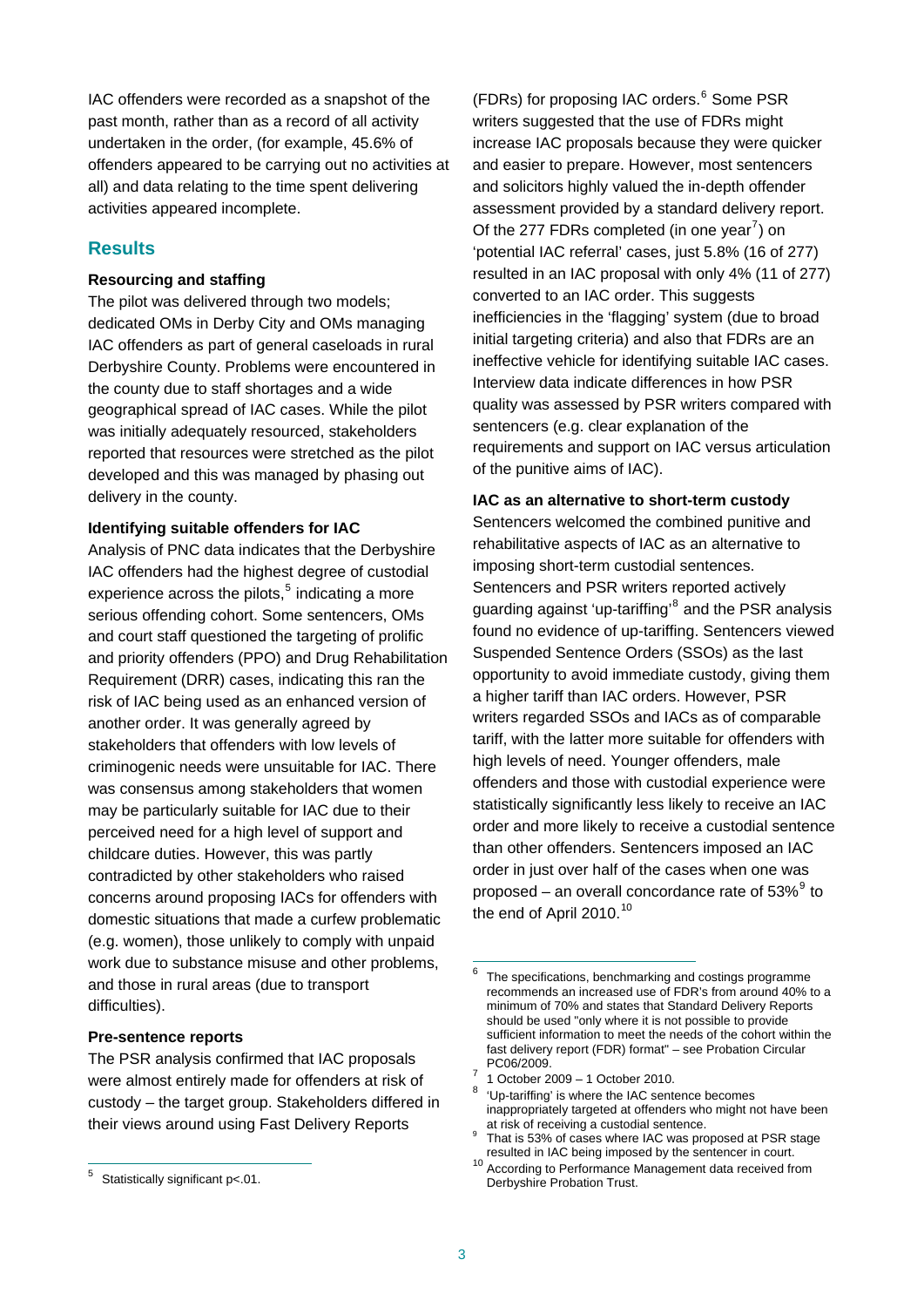#### **Management and supervision of offenders and interventions**

The vast majority of offenders reported that, although intense, the IAC order kept them busy and provided structure to their lives that many had not previously experienced. Coping with the initial intensity of the Order was generally regarded by OMs as a key predictor of successful offender compliance with IAC. Some offenders struggled to cope with group-based programme work and were frustrated by waiting lists when they felt ready and motivated to engage with this type of intervention. Unpaid work was especially difficult for those with substance misuse issues, health problems and childcare responsibilities. OMs reported that the paid mentoring service had changed the dynamic of their relationship with offenders, with mentors '*doing the hand holding that probation is not supposed to be doing anymore*'. Interview and observation data indicate that the OM role had become one of case management, co-ordination and enforcement. At the same time, mentors had an increasingly important role in case management, previously undertaken by OMs. Offenders overwhelmingly stated that the practical and emotional support offered by the mentors was the most effective intervention which they received.

#### **Compliance and inter-agency working**

Mentoring was perceived to be a consistently motivating presence, which greatly assisted overall compliance. Court reviews were also perceived as an important factor in compliance. Breaches in IAC orders in Derbyshire occurred after a longer period of time than the average across the seven pilot sites – 138 days compared with 132 days. Given the offending history of the Derbyshire IAC cohort, this represents a considerable achievement for the pilot. In the early stages of the pilot there were problems with the provision of timely and appropriate feedback on IAC cases between OMs, mentors and other providers. However, measures such as providing administrative support for mentors, trio case management meetings and providing Offender Assessment System (OASys) assessments to mentors had gone some way to addressing these issues.

#### **Implications**

The Derbyshire pilot developed effectively in response to offenders needs, evolving case management and information exchange processes to meet the challenges of multi-agency delivery. It tested the extent to which offender supervision functions $11$  could be delivered through mentors, possibly providing this at a reduced cost. Critical to mainstreaming IAC following the end of the pilot funding would be reducing the delivery costs while retaining features that were identified as effective by agency stakeholders and offenders. The following key recommendations are made to support policy makers in future decision making and planning of services.

- If resources allow, a dedicated IAC case management team is preferable. Where IAC orders are part of a generic caseload, the number of IAC cases should be capped.
- The feasibility of delivering an intensive community order in rural locations requires further investigation.
- Sentencers should be briefed on the distinctiveness of IAC orders compared with other community sentences, particularly in imposing IAC in PPO and DRR cases.
- Guidelines should be developed around the use of SSOs versus IAC to provide clarity for sentencers and PSR writers.
- SDRs should be used for recommending IAC orders where possible. Where FDRs are used, the court should grant adequate time to prepare sufficiently detailed reports for IAC cases.
- Ongoing dialogue between PSR writers and sentencers should be facilitated so that PSR writers are aware of the report qualities valued by sentencers.
- PSR writers and sentencers should be given feedback on cases where IAC orders have been proposed/given in order to increase their confidence in the order.
- Further investigation of whether offender success on IAC can be predicated on their compliance within the initial weeks of the order would assist in targeting resources.

<span id="page-3-0"></span> $\overline{11}$ As detailed in the NOMS Offender Management Model (January 2005).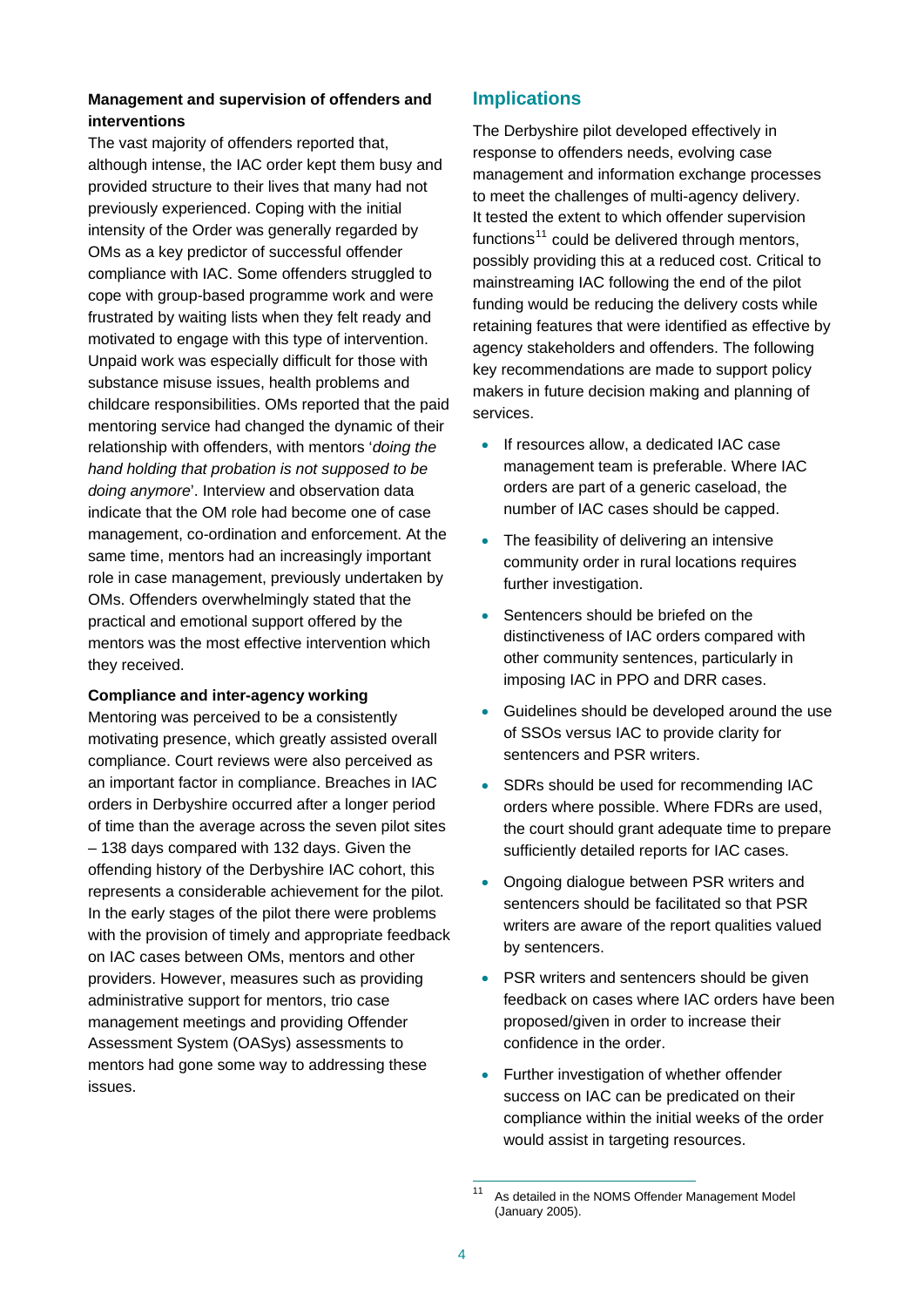- Mentoring should be a key component in any intensive community order. This needs to be adequately resourced in order to ensure continuity of service. The cost implications and impact of mentors delivering offender supervision functions needs to be explored further.
- Providing one-to-one programmes for individuals who find group work challenging should be investigated, along with the timing of programmes delivery, to capitalise on offender readiness.
- Alternatives to the unpaid work requirement for those with chronic substance misuse issues or medical problems should be provided.

#### **References**

**National Offender Management Service (NOMS)**  (2005) *Offender Management Model***.** Accessed at: [http://www.swmprobation.gov.uk/wp-content/](http://www.swmprobation.gov.uk/wp-content/%0Buploads/2010/05/offender_management%0B_model_1.pdf)  [uploads/2010/05/offender\\_management](http://www.swmprobation.gov.uk/wp-content/%0Buploads/2010/05/offender_management%0B_model_1.pdf)  [\\_model\\_1.pdf](http://www.swmprobation.gov.uk/wp-content/%0Buploads/2010/05/offender_management%0B_model_1.pdf) 

**Probation Service** (2009) *Probation Circular PC06/2009* – Determining Pre-sentence Report Type.